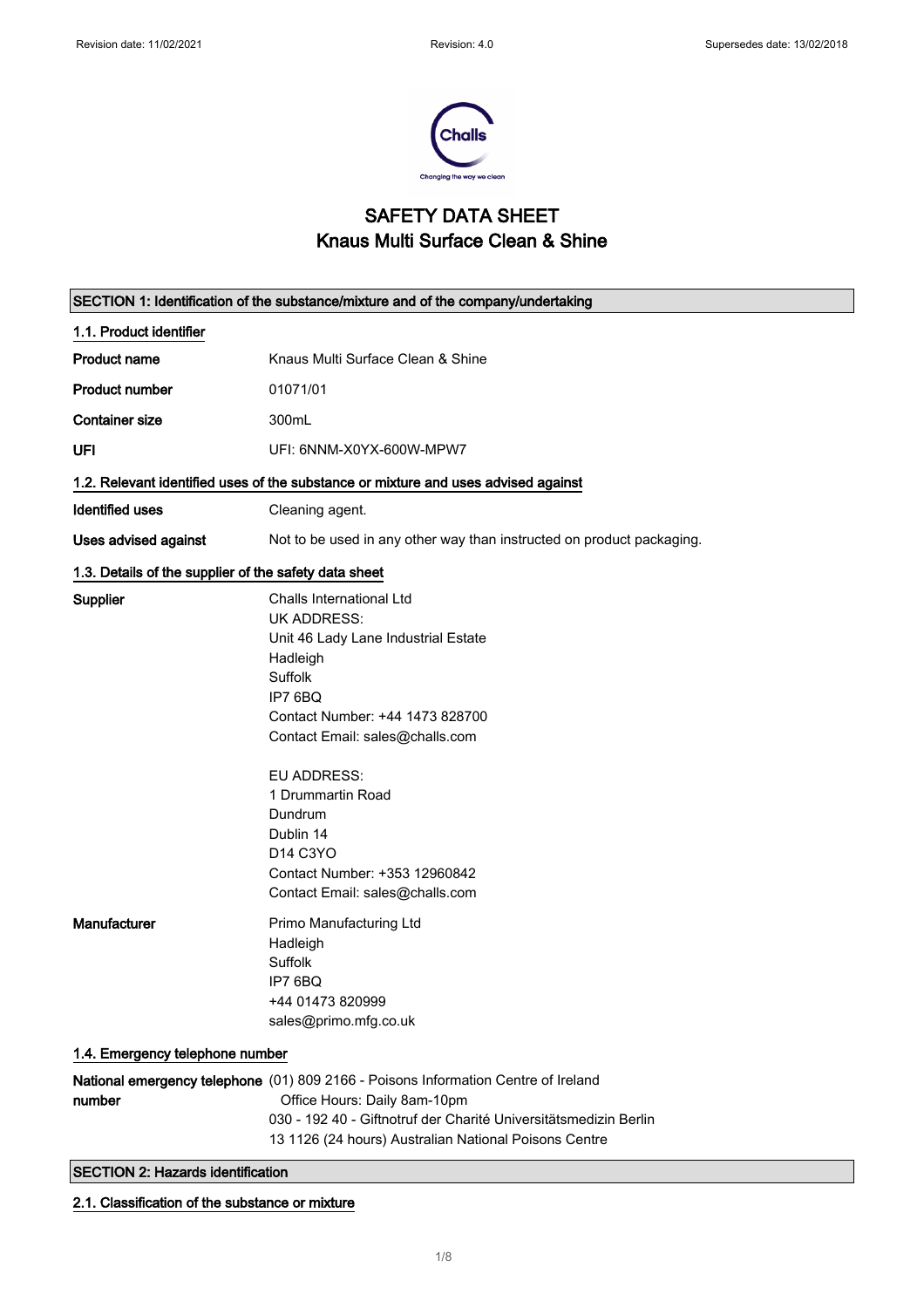| Classification (EC 1272/2008)                            |                                                                                                                                                                                                                                                                                                                                                                                                                                                                                                                                                                                                                                                                               |                                                      |          |
|----------------------------------------------------------|-------------------------------------------------------------------------------------------------------------------------------------------------------------------------------------------------------------------------------------------------------------------------------------------------------------------------------------------------------------------------------------------------------------------------------------------------------------------------------------------------------------------------------------------------------------------------------------------------------------------------------------------------------------------------------|------------------------------------------------------|----------|
| <b>Physical hazards</b>                                  | Not Classified                                                                                                                                                                                                                                                                                                                                                                                                                                                                                                                                                                                                                                                                |                                                      |          |
| Health hazards                                           | Eye Irrit. 2 - H319                                                                                                                                                                                                                                                                                                                                                                                                                                                                                                                                                                                                                                                           |                                                      |          |
| <b>Environmental hazards</b>                             | Not Classified                                                                                                                                                                                                                                                                                                                                                                                                                                                                                                                                                                                                                                                                |                                                      |          |
| Classification (67/548/EEC or R52/53<br>1999/45/EC)      |                                                                                                                                                                                                                                                                                                                                                                                                                                                                                                                                                                                                                                                                               |                                                      |          |
| 2.2. Label elements                                      |                                                                                                                                                                                                                                                                                                                                                                                                                                                                                                                                                                                                                                                                               |                                                      |          |
| <b>Hazard pictograms</b>                                 |                                                                                                                                                                                                                                                                                                                                                                                                                                                                                                                                                                                                                                                                               |                                                      |          |
| Signal word                                              | Warning                                                                                                                                                                                                                                                                                                                                                                                                                                                                                                                                                                                                                                                                       |                                                      |          |
| <b>Hazard statements</b>                                 | H319 Causes serious eye irritation.                                                                                                                                                                                                                                                                                                                                                                                                                                                                                                                                                                                                                                           |                                                      |          |
| <b>Precautionary statements</b>                          | P101 If medical advice is needed, have product container or label at hand.<br>P102 Keep out of reach of children.<br>P103 Read label before use.<br>P264 Wash contaminated skin thoroughly after handling.<br>P280 Wear protective gloves/ protective clothing/ eye protection/ face protection.<br>P305+P351+P338 IF IN EYES: Rinse cautiously with water for several minutes. Remove<br>contact lenses, if present and easy to do. Continue rinsing.<br>P337+P313 If eye irritation persists: Get medical advice/ attention.<br>Always store upright in a cool, dry, well-ventilated place.<br>P501 Dispose of contents/ container in accordance with national regulations. |                                                      |          |
| Detergent labelling                                      | < 5% anionic surfactants, < 5% disinfectants, < 5% non-ionic surfactants, < 5% perfumes                                                                                                                                                                                                                                                                                                                                                                                                                                                                                                                                                                                       |                                                      |          |
| 2.3. Other hazards                                       |                                                                                                                                                                                                                                                                                                                                                                                                                                                                                                                                                                                                                                                                               |                                                      |          |
|                                                          | This substance is not classified as PBT or vPvB according to current EU criteria.                                                                                                                                                                                                                                                                                                                                                                                                                                                                                                                                                                                             |                                                      |          |
| <b>SECTION 3: Composition/information on ingredients</b> |                                                                                                                                                                                                                                                                                                                                                                                                                                                                                                                                                                                                                                                                               |                                                      |          |
| 3.2. Mixtures                                            |                                                                                                                                                                                                                                                                                                                                                                                                                                                                                                                                                                                                                                                                               |                                                      |          |
| <b>Citric Acid Monohydrate</b>                           |                                                                                                                                                                                                                                                                                                                                                                                                                                                                                                                                                                                                                                                                               |                                                      | $1 - 5%$ |
| CAS number: 5949-29-1                                    | EC number: 201-069-1                                                                                                                                                                                                                                                                                                                                                                                                                                                                                                                                                                                                                                                          | REACH registration number: 01-<br>2119457026-42-XXXX |          |
| Classification<br>Eye Irrit. 2 - H319                    |                                                                                                                                                                                                                                                                                                                                                                                                                                                                                                                                                                                                                                                                               |                                                      |          |
| Alcohol Ethoxylate with 6.5MEO                           |                                                                                                                                                                                                                                                                                                                                                                                                                                                                                                                                                                                                                                                                               |                                                      | $1 - 5%$ |
| CAS number: 68439-45-2                                   |                                                                                                                                                                                                                                                                                                                                                                                                                                                                                                                                                                                                                                                                               |                                                      |          |
|                                                          |                                                                                                                                                                                                                                                                                                                                                                                                                                                                                                                                                                                                                                                                               |                                                      |          |

## Classification

Acute Tox. 4 - H302 Eye Dam. 1 - H318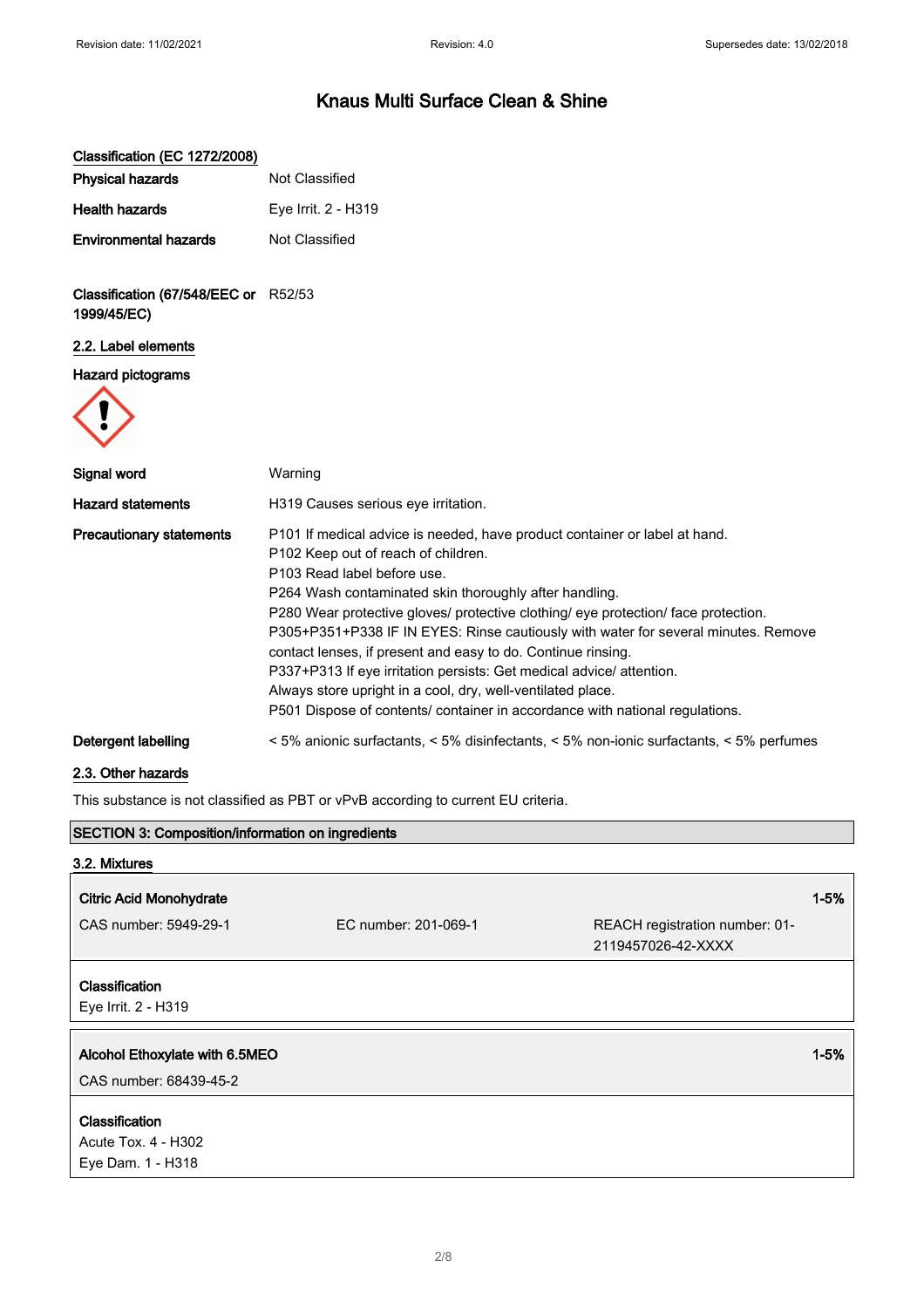| Quaternary ammonium compounds, benzyl-C12-18-<br>alkyldimethyl, chlorides                                                                |                          | 1% |
|------------------------------------------------------------------------------------------------------------------------------------------|--------------------------|----|
| CAS number: 68391-01-5                                                                                                                   | EC number: 269-919-4     |    |
| M factor (Acute) = $10$                                                                                                                  | M factor (Chronic) = $1$ |    |
| Classification<br>Acute Tox. 4 - H302<br>Skin Corr. 1B - H314<br>Eye Dam. 1 - H318<br>Aquatic Acute 1 - H400<br>Aquatic Chronic 1 - H410 |                          |    |
| Quaternary ammonium compounds, C12-14-<br>alkyl[(ethylphenyl)methyl]dimethyl, chlorides                                                  |                          | 1% |
| CAS number: 85409-23-0                                                                                                                   | EC number: 287-090-7     |    |
| M factor (Acute) = $10$                                                                                                                  | M factor (Chronic) = $1$ |    |
| Classification<br>Acute Tox. 4 - H302<br>Skin Corr. 1B - H314<br>Eye Dam. 1 - H318<br>Aquatic Acute 1 - H400<br>Aquatic Chronic 1 - H410 |                          |    |
| The Full Text for all R-Phrases and Hazard Statements are Displayed in Section 16.                                                       |                          |    |
| <b>SECTION 4: First aid measures</b>                                                                                                     |                          |    |

|  |  | 4.1. Description of first aid measures |
|--|--|----------------------------------------|
|  |  |                                        |

| <b>Inhalation</b>                       | Remove affected person from source of contamination. Keep affected person warm and at<br>rest. Get medical attention if symptoms are severe or persist.                                                                                |
|-----------------------------------------|----------------------------------------------------------------------------------------------------------------------------------------------------------------------------------------------------------------------------------------|
| Ingestion                               | Rinse mouth thoroughly with water. Never give anything by mouth to an unconscious person.<br>Get medical attention immediately.                                                                                                        |
| <b>Skin contact</b>                     | Remove affected person from source of contamination. Take off immediately all contaminated<br>clothing and wash it before reuse. Wash skin thoroughly with soap and water. Get medical<br>attention if symptoms are severe or persist. |
| Eye contact                             | Remove affected person from source of contamination. Rinse immediately with plenty of<br>water. Remove any contact lenses and open eyelids wide apart. Continue to rinse for at least<br>15 minutes and get medical attention.         |
|                                         | 4.2. Most important symptoms and effects, both acute and delayed                                                                                                                                                                       |
| <b>General information</b>              | The severity of the symptoms described will vary dependent on the concentration and the<br>length of exposure.                                                                                                                         |
|                                         | 4.3. Indication of any immediate medical attention and special treatment needed                                                                                                                                                        |
| <b>Specific treatments</b>              | Treat symptomatically.                                                                                                                                                                                                                 |
| <b>SECTION 5: Firefighting measures</b> |                                                                                                                                                                                                                                        |
| 5.1. Extinguishing media                |                                                                                                                                                                                                                                        |

Suitable extinguishing media The product is not flammable. Use fire-extinguishing media suitable for the surrounding fire.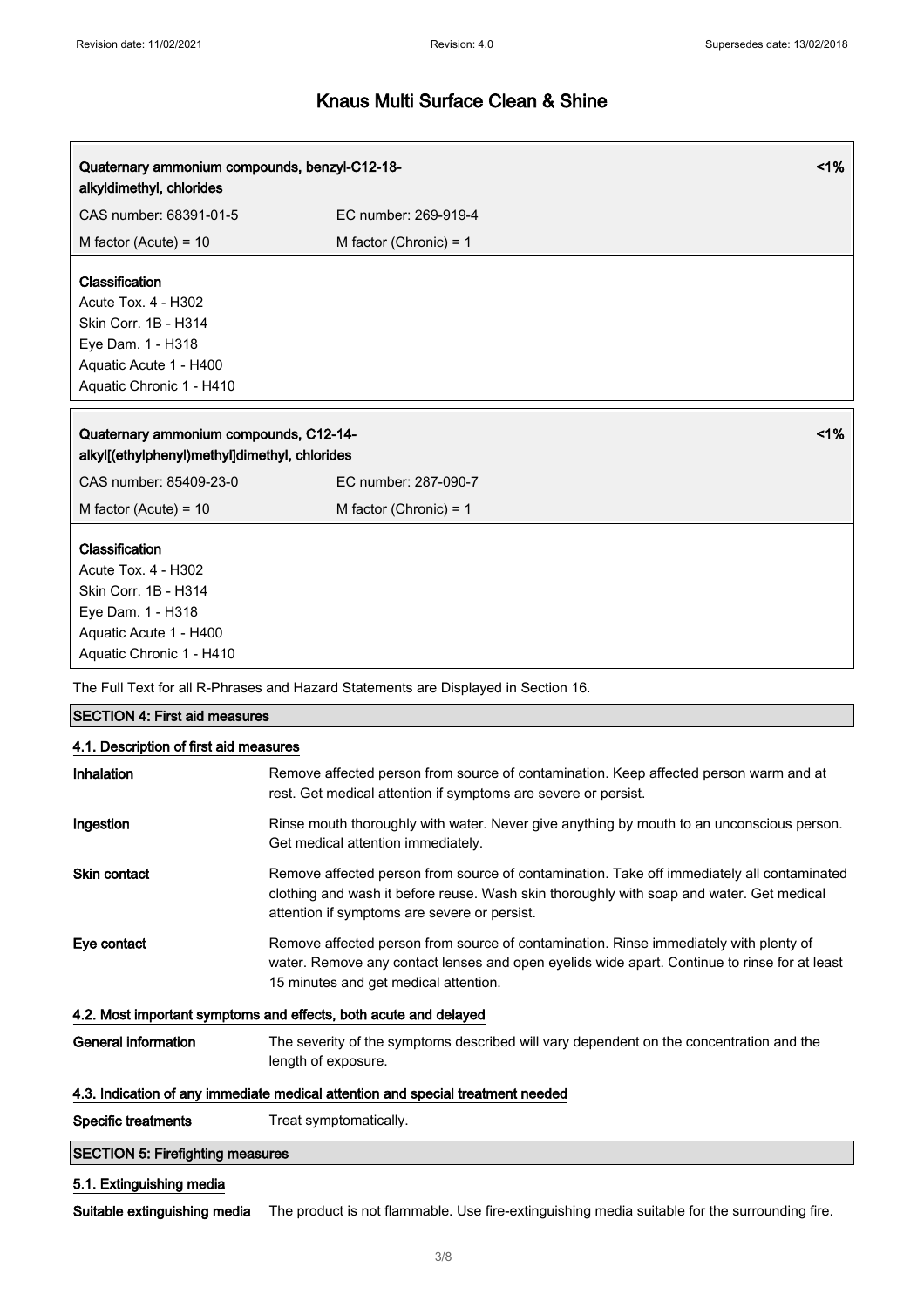## 5.2. Special hazards arising from the substance or mixture Specific hazards None known. 5.3. Advice for firefighters Special protective equipment for firefighters Wear positive-pressure self-contained breathing apparatus (SCBA) and appropriate protective clothing. SECTION 6: Accidental release measures 6.1. Personal precautions, protective equipment and emergency procedures Personal precautions For personal protection, see Section 8. 6.2. Environmental precautions Environmental precautions The product is not expected to be hazardous to the environment. However, large or frequent spills may have hazardous effects on the environment. Avoid discharge into drains or watercourses or onto the ground. Spillages or uncontrolled discharges into watercourses must be reported immediately to the Environmental Agency or other appropriate regulatory body. 6.3. Methods and material for containment and cleaning up Methods for cleaning up Do not touch or walk into spilled material. Stop leak if safe to do so. Wipe up with an absorbent cloth and dispose of waste safely. Collect and place in suitable waste disposal containers and seal securely. When handling waste, the safety precautions applying to handling of the product should be considered. Containers with collected spillage must be properly labelled with correct contents and hazard symbol. Flush contaminated area with plenty of water. The requirements of the local water authority must be complied with if contaminated water is flushed directly to the sewer. Dispose of waste to licensed waste disposal site in accordance with the requirements of the local Waste Disposal Authority. 6.4. Reference to other sections Reference to other sections For personal protection, see Section 8. See Section 11 for additional information on health hazards. For waste disposal, see Section 13. SECTION 7: Handling and storage 7.1. Precautions for safe handling Usage precautions **Read label before use. Good personal hygiene procedures should be implemented. Handle all** packages and containers carefully to minimise spills. Avoid contact with skin, eyes and clothing. 7.2. Conditions for safe storage, including any incompatibilities Storage precautions Store in tightly-closed, original container in a dry, cool and well-ventilated place. 7.3. Specific end use(s) Specific end use(s) The identified uses for this product are detailed in Section 1.2. SECTION 8: Exposure controls/Personal protection 8.1. Control parameters 8.2. Exposure controls Protective equipment

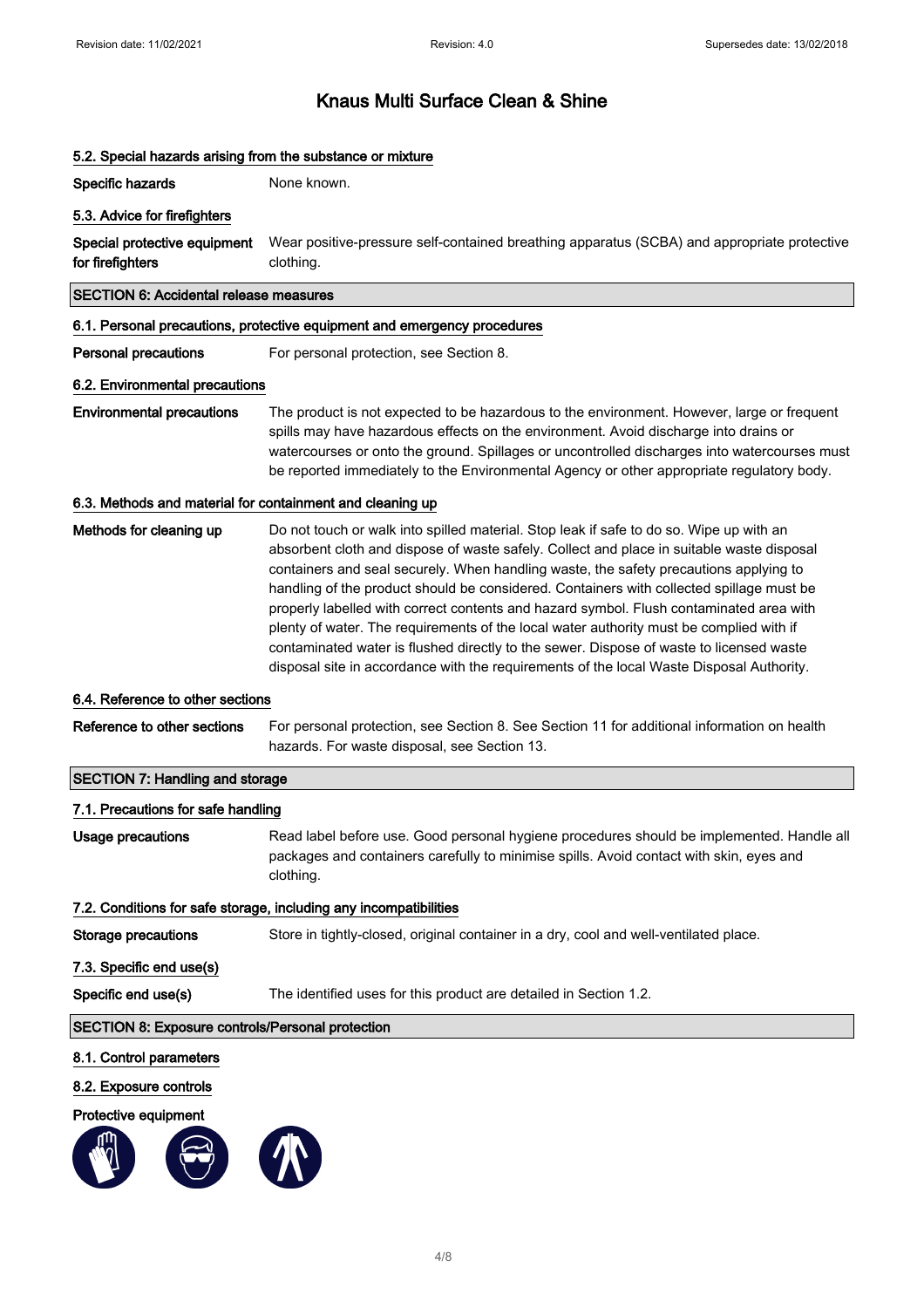| Appropriate engineering<br>controls                | Provide adequate ventilation. Observe any occupational exposure limits for the product or<br>ingredients.                                                                                                                                |
|----------------------------------------------------|------------------------------------------------------------------------------------------------------------------------------------------------------------------------------------------------------------------------------------------|
| Eye/face protection                                | Wear eye protection.                                                                                                                                                                                                                     |
| Hand protection                                    | Wear protective gloves.                                                                                                                                                                                                                  |
| Other skin and body<br>protection                  | Provide eyewash station and safety shower. Wear appropriate clothing to prevent any<br>possibility of skin contact.                                                                                                                      |
| Hygiene measures                                   | Do not eat, drink or smoke when using this product. Wash hands thoroughly after handling.<br>Wash promptly with soap and water if skin becomes contaminated. Take off immediately all<br>contaminated clothing and wash it before reuse. |
| Respiratory protection                             | If ventilation is inadequate, suitable respiratory protection must be worn. Respirator selection<br>must be based on exposure levels, the hazards of the product and the safe working limits of<br>the selected respirator.              |
| Environmental exposure<br>controls                 | Keep container tightly sealed when not in use.                                                                                                                                                                                           |
| <b>SECTION 9: Physical and chemical properties</b> |                                                                                                                                                                                                                                          |

# 9.1. Information on basic physical and chemical properties

| Appearance                                   | Clear liquid.                                                       |  |
|----------------------------------------------|---------------------------------------------------------------------|--|
| Colour                                       | Blue.                                                               |  |
| Odour                                        | Floral.                                                             |  |
| pH                                           | pH (concentrated solution): 1.5 - 2.5                               |  |
| <b>Relative density</b>                      | 1.00 - 1.02 @ 20°C                                                  |  |
| Solubility(ies)                              | Soluble in water.                                                   |  |
| 9.2. Other information                       |                                                                     |  |
| <b>SECTION 10: Stability and reactivity</b>  |                                                                     |  |
| 10.1. Reactivity                             |                                                                     |  |
| Reactivity                                   | There are no known reactivity hazards associated with this product. |  |
| 10.2. Chemical stability                     |                                                                     |  |
| <b>Stability</b>                             | Stable at normal ambient temperatures and when used as recommended. |  |
| 10.3. Possibility of hazardous reactions     |                                                                     |  |
| Possibility of hazardous<br>reactions        | None known.                                                         |  |
| 10.4. Conditions to avoid                    |                                                                     |  |
| <b>Conditions to avoid</b>                   | Avoid exposure to high temperatures or direct sunlight.             |  |
| 10.5. Incompatible materials                 |                                                                     |  |
| Materials to avoid                           | None known.                                                         |  |
| 10.6. Hazardous decomposition products       |                                                                     |  |
| Hazardous decomposition<br>products          | None known.                                                         |  |
| <b>SECTION 11: Toxicological information</b> |                                                                     |  |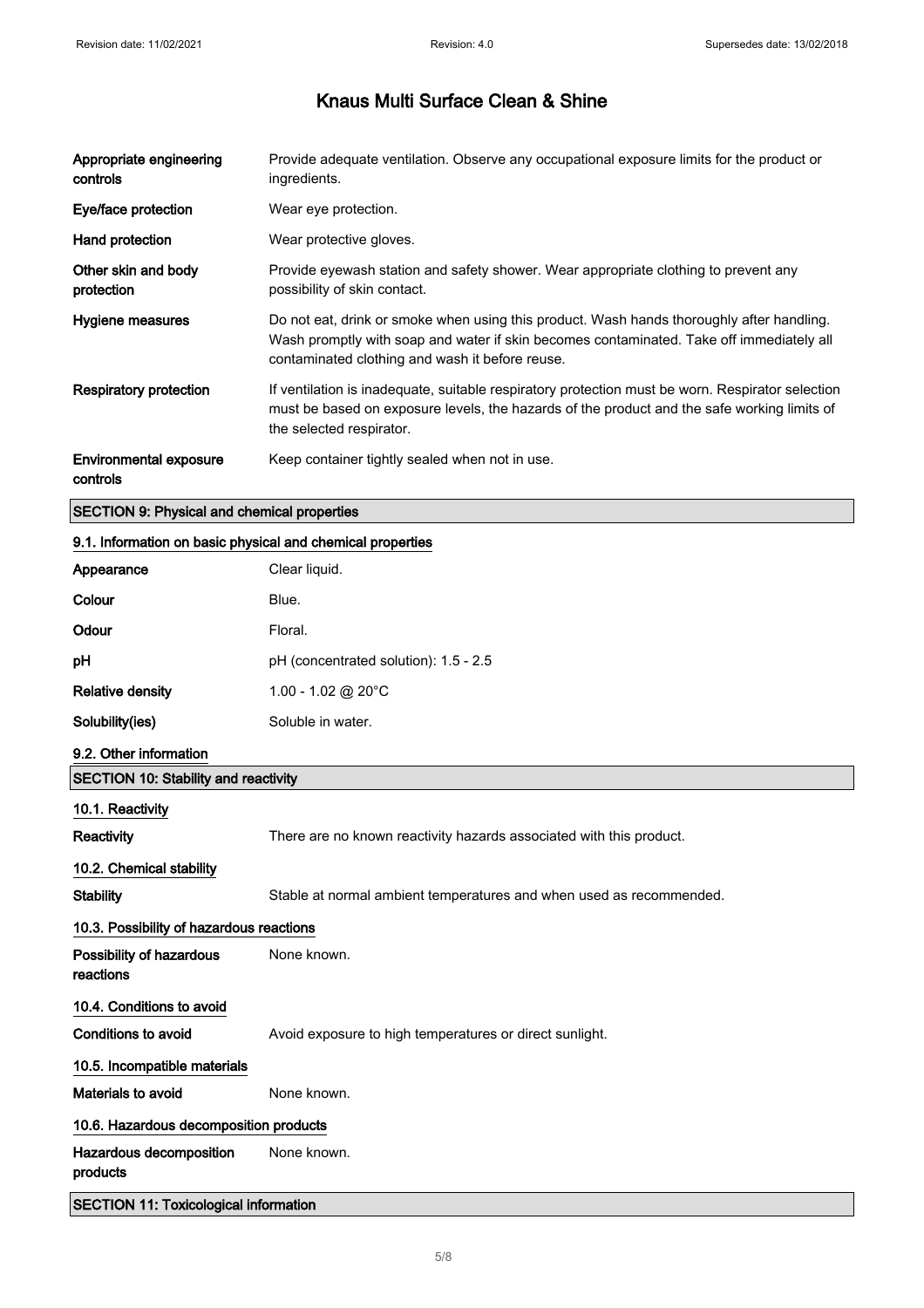| 11.1. Information on toxicological effects |                                                                                                                                                                                 |
|--------------------------------------------|---------------------------------------------------------------------------------------------------------------------------------------------------------------------------------|
| Acute toxicity - oral                      |                                                                                                                                                                                 |
| ATE oral (mg/kg)                           | 41,666.67                                                                                                                                                                       |
|                                            |                                                                                                                                                                                 |
| Inhalation                                 | Gas or vapour in high concentrations may irritate the respiratory system.                                                                                                       |
| Ingestion                                  | Ingestion may cause severe irritation of the mouth, the oesophagus and the gastrointestinal<br>tract.                                                                           |
| <b>Skin contact</b>                        | May cause irritation.                                                                                                                                                           |
| Eye contact                                | This product is strongly irritating to the eyes. Prolonged contact may cause burns.                                                                                             |
| <b>SECTION 12: Ecological information</b>  |                                                                                                                                                                                 |
| Ecotoxicity                                | The product is not expected to be hazardous to the environment.                                                                                                                 |
| 12.1. Toxicity                             |                                                                                                                                                                                 |
| <b>Toxicity</b>                            | Any effect from spillages are likely to be minimal due to the dilute nature of the product.<br>However, large or frequent spills may have hazardous effects on the environment. |
| 12.2. Persistence and degradability        |                                                                                                                                                                                 |
|                                            | Persistence and degradability The product is expected to be biodegradable.                                                                                                      |
| 12.3. Bioaccumulative potential            |                                                                                                                                                                                 |
| <b>Bioaccumulative potential</b>           | The product does not contain any substances expected to be bioaccumulating.                                                                                                     |
| 12.4. Mobility in soil                     |                                                                                                                                                                                 |
| <b>Mobility</b>                            | The product is soluble in water.                                                                                                                                                |
| 12.5. Results of PBT and vPvB assessment   |                                                                                                                                                                                 |
| Results of PBT and vPvB<br>assessment      | This product does not contain any substances classified as PBT or vPvB.                                                                                                         |
| 12.6. Other adverse effects                |                                                                                                                                                                                 |
| Other adverse effects                      | None known.                                                                                                                                                                     |
| <b>SECTION 13: Disposal considerations</b> |                                                                                                                                                                                 |
| 13.1. Waste treatment methods              |                                                                                                                                                                                 |
| <b>General information</b>                 | Care should be taken when handling emptied containers that have not been thoroughly<br>cleaned or rinsed out.                                                                   |
| Disposal methods                           | Dispose of waste to licensed waste disposal site in accordance with the requirements of the<br>local Waste Disposal Authority.                                                  |
| <b>SECTION 14: Transport information</b>   |                                                                                                                                                                                 |
| General                                    | The product is not covered by international regulations on the transport of dangerous goods<br>(IMDG, IATA, ADR/RID).                                                           |
| 14.1. UN number                            |                                                                                                                                                                                 |
| Not applicable.                            |                                                                                                                                                                                 |
| 14.2. UN proper shipping name              |                                                                                                                                                                                 |

Not applicable.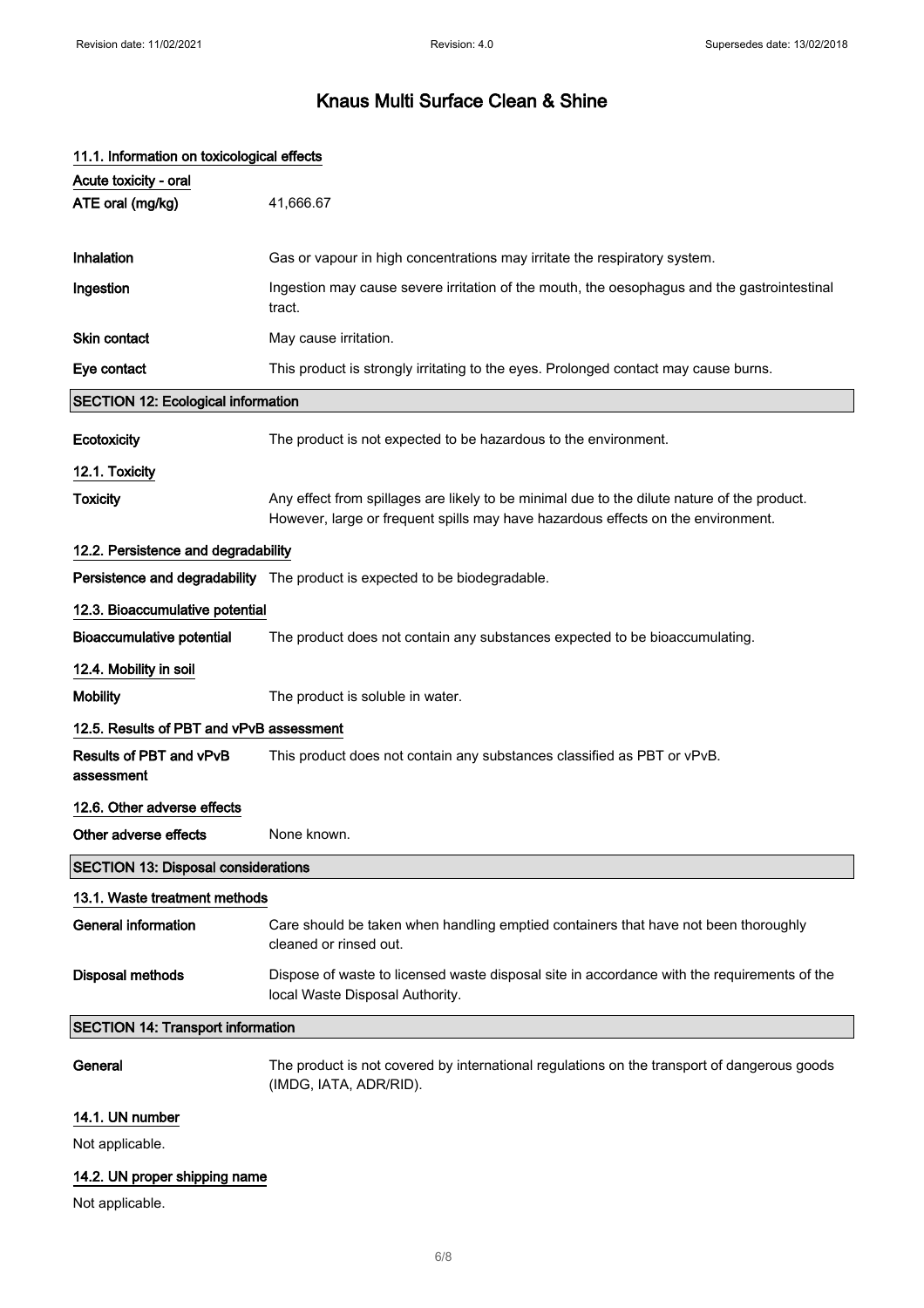### 14.3. Transport hazard class(es)

No transport warning sign required.

### 14.4. Packing group

Not applicable.

#### 14.5. Environmental hazards

Environmentally hazardous substance/marine pollutant No.

#### 14.6. Special precautions for user

Not applicable.

#### 14.7. Transport in bulk according to Annex II of MARPOL and the IBC Code

Transport in bulk according to Not applicable. Annex II of MARPOL 73/78 and the IBC Code

SECTION 15: Regulatory information

| 15.1. Safety, health and environmental regulations/legislation specific for the substance or mixture |                                                                                                                                                                                                                                                                                                                                                                                                                                                                                                                                                                                                                                                                                                                                                                                                                                                                                                                                                                                                                                                                                                                                                                                                                                                                                                                    |  |
|------------------------------------------------------------------------------------------------------|--------------------------------------------------------------------------------------------------------------------------------------------------------------------------------------------------------------------------------------------------------------------------------------------------------------------------------------------------------------------------------------------------------------------------------------------------------------------------------------------------------------------------------------------------------------------------------------------------------------------------------------------------------------------------------------------------------------------------------------------------------------------------------------------------------------------------------------------------------------------------------------------------------------------------------------------------------------------------------------------------------------------------------------------------------------------------------------------------------------------------------------------------------------------------------------------------------------------------------------------------------------------------------------------------------------------|--|
| <b>National regulations</b>                                                                          | Control of Substances Hazardous to Health Regulations 2002 (as amended).<br>Dangerous Substances and Explosive Atmospheres Regulations 2002.<br>EH40/2005 Workplace exposure limits.<br>Health and Safety at Work etc. Act 1974 (as amended).<br>The Carriage of Dangerous Goods and Use of Transportable Pressure Equipment<br>Regulations 2009 (SI 2009 No. 1348) (as amended) ["CDG 2009"].<br>The Chemicals (Hazard Information and Packaging for Supply) Regulations 2009 (SI 2009<br>No. 716).                                                                                                                                                                                                                                                                                                                                                                                                                                                                                                                                                                                                                                                                                                                                                                                                               |  |
| <b>EU</b> legislation                                                                                | Commission Decision 2000/532/EC as amended by Decision 2001/118/EC establishing a list<br>of wastes and hazardous waste pursuant to Council Directive 75/442/EEC on waste and<br>Directive 91/689/EEC on hazardous waste with amendments.<br>Commission Directive 2000/39/EC of 8 June 2000 establishing a first list of indicative<br>occupational exposure limit values in implementation of Council Directive 98/24/EC on the<br>protection of the health and safety of workers from the risks related to chemical agents at<br>work (as amended).<br>Commission Regulation (EU) No 453/2010 of 20 May 2010.<br>Dangerous Preparations Directive 1999/45/EC.<br>Dangerous Substances Directive 67/548/EEC.<br>Regulation (EC) No 1272/2008 of the European Parliament and of the Council of 16<br>December 2008 on classification, labelling and packaging of substances and mixtures (as<br>amended).<br>Regulation (EC) No 648/2004 of the European Parliament and of the Council of 31 March<br>2004 on detergents (as amended).<br>Regulation (EC) No 1907/2006 of the European Parliament and of the Council of 18<br>December 2006 concerning the Registration, Evaluation, Authorisation and Restriction of<br>Chemicals (REACH) (as amended).<br>Commission Regulation (EU) No 2015/830 of 28 May 2015. |  |
| Guidance                                                                                             | Workplace Exposure Limits EH40.                                                                                                                                                                                                                                                                                                                                                                                                                                                                                                                                                                                                                                                                                                                                                                                                                                                                                                                                                                                                                                                                                                                                                                                                                                                                                    |  |

### 15.2. Chemical safety assessment

No chemical safety assessment has been carried out.